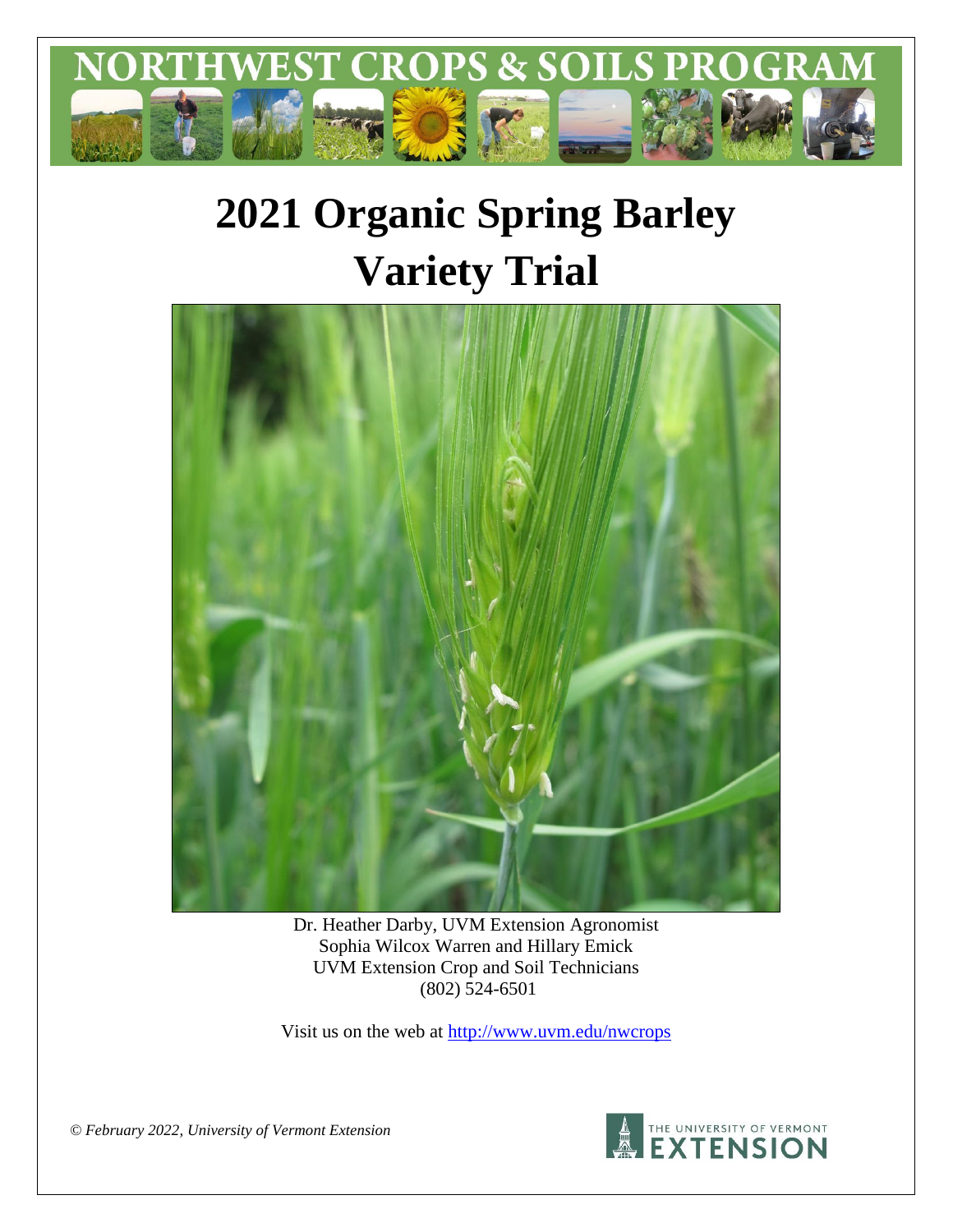### **2021 ORGANIC SPRING BARLEY VARIETY TRIAL Dr. Heather Darby, University of Vermont Extension heather.darby[at]uvm.edu**

With the revival of the small grains industry in the Northeast and the strength of the locavore movement, craft breweries and distilleries have expressed an interest in sourcing local barley for malting. Malting barley must meet specific quality characteristics such as low protein content and high germination. Depending on the variety, barley can be planted in either the spring or fall, and both two- and six-row barley can be used for malting. In 2021, UVM Extension, in collaboration with the Eastern Spring Malting Barley Nursery (ESBN) testing network, conducted a spring malting barley trial to evaluate yield and quality of 25 varieties. Some varieties that had not performed well or are no longer commercially available were dropped from the trial and new varieties were added.

## **MATERIALS AND METHODS**

In 2021, a spring barley variety trial was initiated at Borderview Research Farm in Alburgh, VT. The experimental plot design was a randomized complete block with four replications. The treatments were twenty-five spring malting barley varieties, listed in Table 1.

| <b>Spring barley variety</b>  | <b>Type</b> | <b>Seed source</b>                         |  |  |  |
|-------------------------------|-------------|--------------------------------------------|--|--|--|
| 2ND32529                      | $2$ -row    | North Dakota State University              |  |  |  |
| 2ND36638                      | $2$ -row    | North Dakota State University              |  |  |  |
| 2ND36642                      | $2$ -row    | North Dakota State University              |  |  |  |
| 2ND37111                      | $2$ -row    | North Dakota State University              |  |  |  |
| 2ND37130                      | $2$ -row    | North Dakota State University              |  |  |  |
| 2ND37568                      | $2$ -row    | North Dakota State University              |  |  |  |
| <b>AAC</b> Connect            | $2$ -row    | Agriculture and Agri-Food Canada (Brandon) |  |  |  |
| <b>AAC</b> Synergy            | $2$ -row    | Agriculture and Agri-Food Canada (Brandon) |  |  |  |
| <b>Brunilda</b>               | $2$ -row    | Ackermann (Germany)                        |  |  |  |
| <b>CU198</b>                  | $2$ -row    | <b>Cornell University</b>                  |  |  |  |
| Esma                          | $2$ -row    | Ackermann (Germany)                        |  |  |  |
| <b>Excelsior Gold</b>         | $2$ -row    | <b>Cornell University</b>                  |  |  |  |
| Explorer                      | $2$ -row    | Secobra (France)                           |  |  |  |
| Fangio                        | $2$ -row    | Secobra (France)                           |  |  |  |
| Firefox                       | $2$ -row    | Ackermann (Germany)                        |  |  |  |
| Focus                         | $2$ -row    | Secobra (France)                           |  |  |  |
| Klarinette                    | $2$ -row    | Secobra (France)                           |  |  |  |
| <b>KWS</b> Fantex             | $2$ -row    | <b>KWS</b> (Germany)                       |  |  |  |
| <b>KWS Jessie</b>             | $2$ -row    | KWS (Germany)                              |  |  |  |
| <b>KWS Kellie</b>             | $2$ -row    | KWS (Germany)                              |  |  |  |
| $2$ -row<br><b>KWS Willis</b> |             | <b>KWS</b> (Germany)                       |  |  |  |

#### **Table 1. Twenty-five spring barley varieties trialed at Borderview Research Farm in Alburgh, VT, 2021.**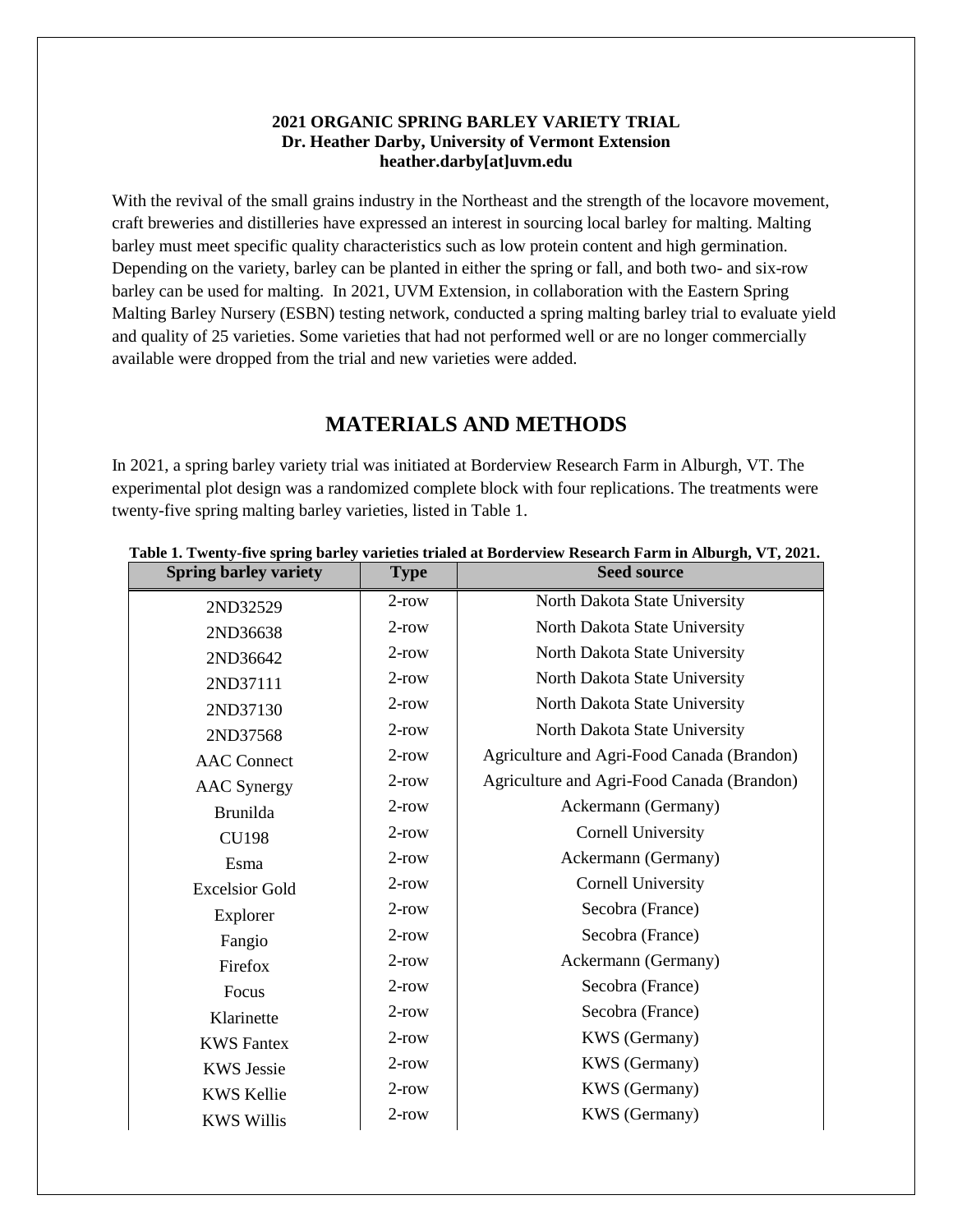| ND Genesis | $2$ -row | North Dakota State University    |
|------------|----------|----------------------------------|
| Newdale    | $2$ -row | Agriculture and Agri-Food Canada |
| Pinnacle   | $2$ -row | North Dakota State University    |
| Revanche   | $2$ -row | Ackermann (Germany)              |

All plots were managed with practices similar to those used by producers in the surrounding areas (Table 2). The previous crop planted at the site was soybeans. In April, the trial area was plowed, disked and spike tooth harrowed to prepare for planting. The plots were seeded with a Great Plains NT60 Cone Seeder on 9-Apr at a seeding rate of 300 live seeds  $m<sup>2</sup>$  into a Benson rocky silt loam. Plot size was 5' x  $20$ .

| <b>Trial Information</b>         | <b>Borderview Research Farm</b><br>Alburgh, VT |
|----------------------------------|------------------------------------------------|
| Soil type                        | Benson rocky silt loam                         |
| Previous crop                    | Soybeans                                       |
| Tillage operations               | Spring plow, disc, and spike tooth<br>harrow   |
| Harvest area (ft)                | 5 x 20                                         |
| Row spacing (in)                 | 6                                              |
| Seeding rate (live seeds $m-2$ ) | 300                                            |
| Replicates                       | 4                                              |
| Planting date                    | $9-Apr$                                        |
| Harvest date                     | $5-Aug$                                        |

**Table 2. Agronomic and trial information for spring barley variety trial, 2021.**

On 5-Aug, the plots were harvested using an Almaco SPC50 small plot combine.

Following the harvest of spring barley, seed was cleaned with a small Clipper cleaner (A.T. Ferrell, Bluffton, IN). Quality measurements included standard testing parameters used by commercial malt houses. Plot yield was weighed. Harvest moisture was determined for each plot using a DICKEY-john Mini GAC moisture and test weight meter. Generally, the heavier the barley is per bushel, the higher malting quality. A one-pound subsample was collected to determine quality. The samples were then ground into flour using the Perten LM3100 Laboratory Mill, and were evaluated for crude protein content using the Perten Inframatic 8600 Flour Analyzer. Falling number for all barley varieties were determined using the AACC Method 56-81B, AACC Intl., 2000 on a Perten FN 1500 Falling Number Machine. The falling number is related to the level of sprout damage that has occurred in the grain. It is measured by the time it takes, in seconds, for a stirrer to fall through a slurry of flour and water to the bottom of the tube. Falling numbers greater than 350 indicate low enzymatic activity and sound quality sample. A falling number lower than 200 indicates high enzymatic activity and poor quality. Grain assortment of plumpness was determined using the Pfeuffer Soritmat using 100g of clean seed, and was determined by combining the amount of seed remaining on the 2.78mm and 2.38mm sieves. Deoxynivalenol (DON) analysis was analyzed using Veratox DON 2/3 Quantitative test from the NEOGEN Corp. This test has a detection range of 0.5 to 5 ppm. Samples with DON values greater than 1 ppm are considered unsuitable for human consumption. Percent germination (germination energy) was determined by incubating 100 seeds in 4.0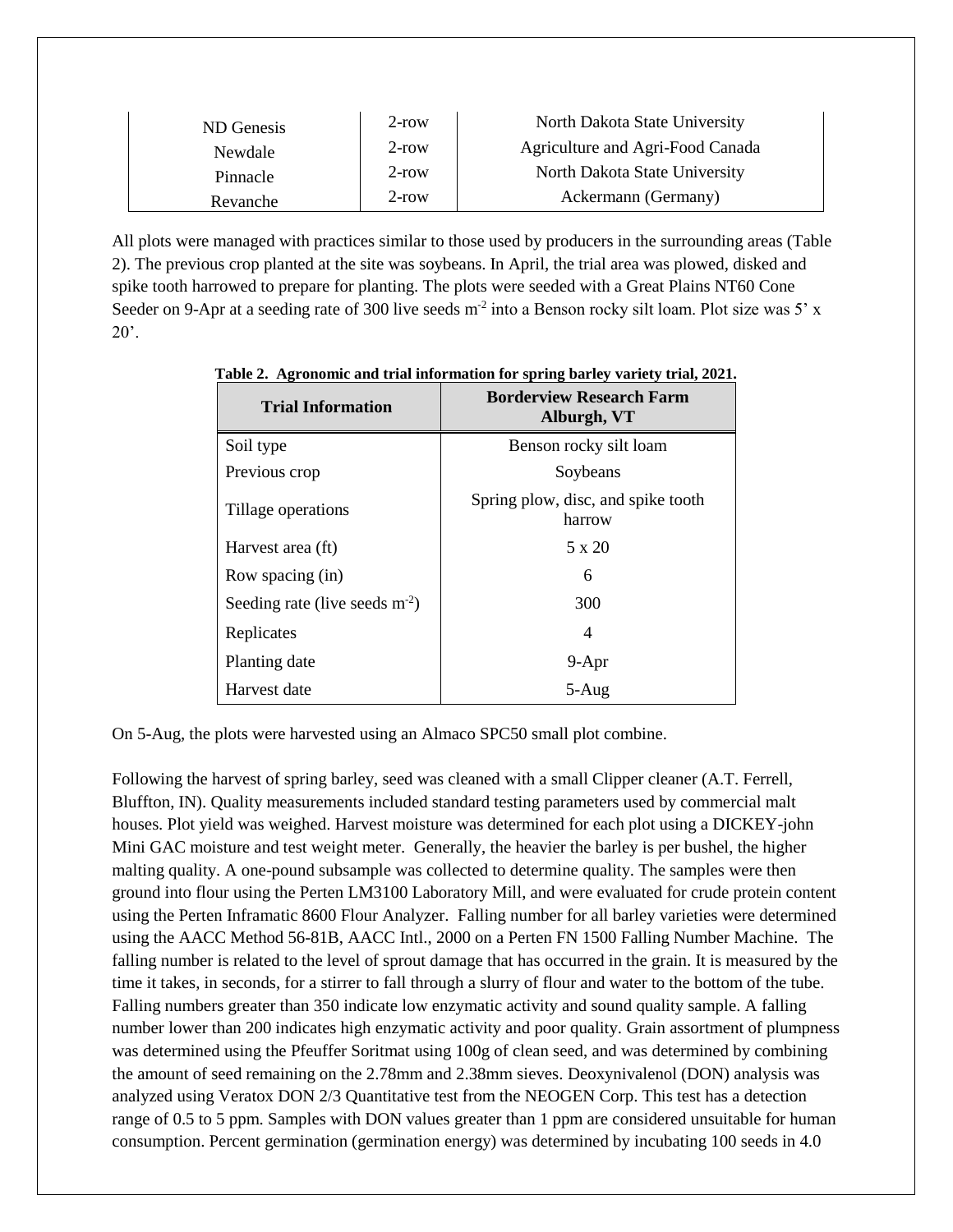ml of water for 72 hours and counting the number of seeds that did not germinate. Each sample was run in duplicate.

All data was analyzed using a mixed model analysis where replicates were considered random effects. The LSD procedure was used to separate cultivar means when the F-test was significant ( $p < 0.10$ ).

Variations in yield and quality can occur because of variations in genetics, soil, weather, and other growing conditions. Statistical analysis makes it possible to determine whether a difference among varieties is real or whether it might have occurred due to other variations in the field. At the bottom of each table a LSD value is presented for each variable (e.g. yield). Least Significant Differences at the 10% level of probability are shown. Where the difference between two varieties within a column is equal to or greater than the LSD value at the bottom of the column, you can be sure in 9 out of 10 chances that there is a real difference between the two varieties. In this example, variety A is significantly different

from variety C, but not from variety B. The difference between A and B is equal to 725, which is less than the LSD value of 889. This means that these varieties did not differ in yield. The difference between A and C is equal to 1454, which is greater than the LSD value of 889. This means that the yields of these varieties were significantly different from one another. The asterisk indicates that variety B was not significantly lower than the top yielding variety.

| <b>Variety</b> | Yield |  |  |  |
|----------------|-------|--|--|--|
| A              | 3161  |  |  |  |
| B              | 3886* |  |  |  |
| C              | 4615* |  |  |  |
| LSD            | 889   |  |  |  |

## **RESULTS**

Seasonal precipitation and temperature recorded at a weather station at Borderview Research Farm are displayed in Table 3. This growing season was much drier than past years with a total precipitation of 10.16 inches—4.99 inches less than normal. The average temperature of the growing season (April to July) was 0.99° F below normal. The drier growing season is most likely due to 3583 total growing degree days, marking 36 days less than normal.

| Alburgh, VT                         | $\sigma$ ,<br>April | May     | June    | July    |
|-------------------------------------|---------------------|---------|---------|---------|
| Average temperature $({}^{\circ}F)$ | 48.1                | 58.4    | 70.3    | 68.1    |
| Departure from normal               | 2.52                | $-0.03$ | 2.81    | $-4.31$ |
|                                     |                     |         |         |         |
| Precipitation (inches)              | 3.52                | 0.66    | 3.06    | 2.92    |
| Departure from normal               | 0.45                | $-3.10$ | $-1.20$ | $-1.14$ |
|                                     |                     |         |         |         |
| Growing Degree Days (32-95°F)       | 497                 | 818     | 1149    | 1119    |
| Departure from normal               | 85                  | -1      | 86      | $-134$  |

**Table 3. Temperature and precipitation summary for Alburgh, VT, 2021.**

Based on weather data from a Davis Instruments Vantage Pro2 with WeatherLink data logger.

Historical averages are for 30 years of data provided by the NOAA (1981-2010) for Burlington, VT.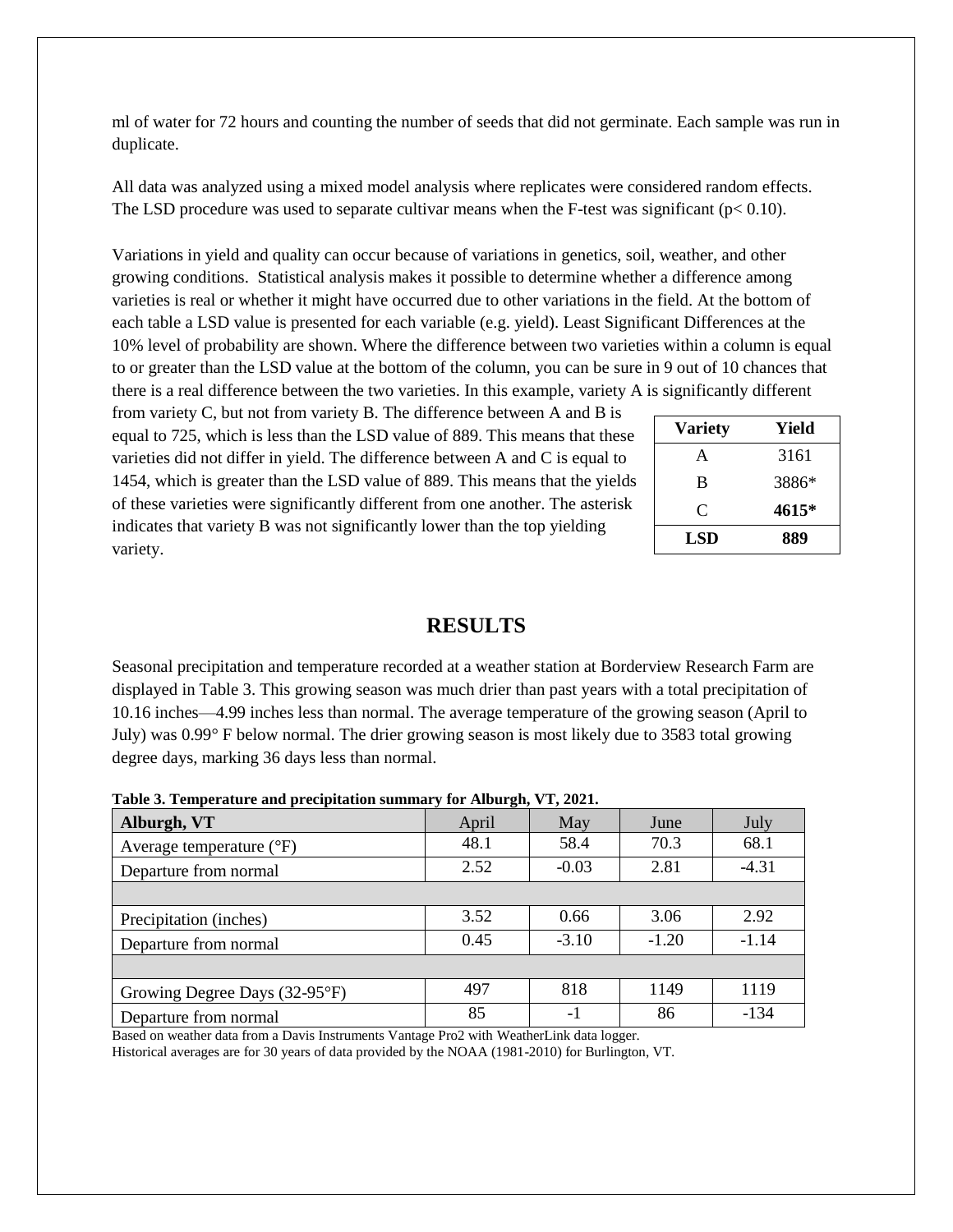### **Spring Barley Yield and Quality**

Yield and quality varied slightly between varieties of spring barley (Table 4, Figure 1). KWS Fantex had the highest yield at 4309 lbs ac<sup>-1</sup>. This was statistically similar to 2ND32529, 2ND36638, 2ND36642, AAC Connect, Esma, Excelsior Gold, Explorer, KWS Jessie, KWS Willis, ND Genesis, and Newdale, which all yielded above 3511 lbs ac<sup>-1</sup>. All varieties were above 14% moisture content at harvest and required drying down for storage.

| Variety               | Yield<br>at<br>13.5%<br>moistur<br>$\mathbf e$ | Harvest<br>moisture | <b>Test</b><br>weight  | Protein<br>at 12%<br>moisture | Falling<br>number | Germination | Plumpness |
|-----------------------|------------------------------------------------|---------------------|------------------------|-------------------------------|-------------------|-------------|-----------|
|                       | $lbs$ $ac^{-1}$                                | $\%$                | $lbs$ bu <sup>-1</sup> | $\%$                          | seconds           | $\%$        | $\%$      |
| 2ND32529              | 3699*                                          | 15.8                | 44.5                   | 9.9*                          | 98                | 85.2        | 99*       |
| 2ND36638              | 3698*                                          | $15.4*$             | 44.8                   | 10.7                          | 204               | 94.2        | $100*$    |
| 2ND36642              | 3770*                                          | $15.1*$             | $46.3*$                | 10.7                          | 213               | 94.8*       | $100*$    |
| 2ND37111              | 2828                                           | 15.4                | 44.7                   | 10.5                          | 296*              | 99.5*       | 99*       |
| 2 <sup>ND</sup> 37130 | 2945                                           | 16.2                | 43.6                   | 10.2                          | 233               | 99.5*       | 99*       |
| 2ND37568              | 2732                                           | 16.3                | 42.8                   | 10.2                          | 281*              | 99.3*       | 99*       |
| <b>AAC</b> Connect    | 3990*                                          | $15.6*$             | 44.1                   | 10.8                          | 62                | 99.0*       | 98        |
| <b>AAC</b> Synergy    | 3386                                           | 15.7*               | $46.1*$                | 11.1                          | 90                | 97.3*       | 99*       |
| <b>Brunilda</b>       | 2999                                           | $15.7*$             | $46.0*$                | 11.0                          | 103               | 75.0        | 99*       |
| <b>CU198</b>          | 3207                                           | 16.5                | $46.4*$                | 10.9                          | 205               | 96.0*       | 99*       |
| Esma                  | 3579*                                          | 15.7*               | $46.7*$                | 10.7                          | 174               | 97.3*       | 98        |
| <b>Excelsior Gold</b> | 3996*                                          | $14.8*$             | 44.3                   | 11.4                          | 248*              | 97.0*       | $100*$    |
| Explorer              | 3575*                                          | 15.9                | 45.3                   | 11.0                          | 218               | 97.5*       | 99*       |
| Fangio                | 2531                                           | 17.0                | 43.8                   | 10.7                          | 208               | 88.8        | 99*       |
| Firefox               | 3770*                                          | 16.0                | 45.1                   | $9.6*$                        | $303*$            | 95.8*       | 99*       |
| Focus                 | 2810                                           | 16.7                | 45.1                   | 10.3                          | 207               | 95.8*       | 99*       |
| Klarinette            | 2710                                           | 16.9                | 44.7                   | 10.5                          | 172               | 95.5*       | 99*       |
| <b>KWS</b> Fantex     | 4309*                                          | $15.5*$             | 45.0                   | 10.4                          | 283*              | 94.3        | 99*       |
| <b>KWS Jessie</b>     | 3511*                                          | 15.8                | 45.1                   | 9.9*                          | 200               | 95.5*       | 99*       |
| <b>KWS Kellie</b>     | 2561                                           | $15.5*$             | $46.0*$                | 10.6                          | 180               | 96.8*       | 99*       |
| <b>KWS Willis</b>     | 3943*                                          | 15.9                | $46.0*$                | 9.9*                          | 280*              | 96.8*       | $100*$    |
| ND Genesis            | 3824*                                          | $15.3*$             | $45.6*$                | $9.8*$                        | 91                | 95.5*       | $100*$    |
| Newdale               | 3701*                                          | $15.7*$             | $46.3*$                | 11.4                          | 90                | 96.5*       | 98        |
| Pinnacle              | 3047                                           | $15.2*$             | 42.5                   | 9.8*                          | 142               | 89.8        | 99*       |
| Revanche              | 2997                                           | $15.6*$             | 46.4*                  | 9.7*                          | 253*              | 97.5*       | $100*$    |
| LSD(0.10)             | 904.13                                         | 0.789               | 1.347                  | 0.592                         | 59.598            | 0.048       | 0.006     |
| <b>Trial Mean</b>     | 3365                                           | 15.8                | 45.1                   | 10.5                          | 310               | 94.8        | 0.992     |

**Table 4. Harvest results for the 25 spring barley varieties trialed in Alburgh, VT, 2021.**

\*Varieties with an asterisk are not significantly different than the top performer in **bold**.

None of the barley varieties met the industry standard of 48 lbs bu<sup>-1</sup> for test weight. Esma had the highest test weight at 46.7 lbs bu<sup>-1</sup>, statistically similar to nine other varieties that were also above 45.6 lbs bu<sup>-1</sup>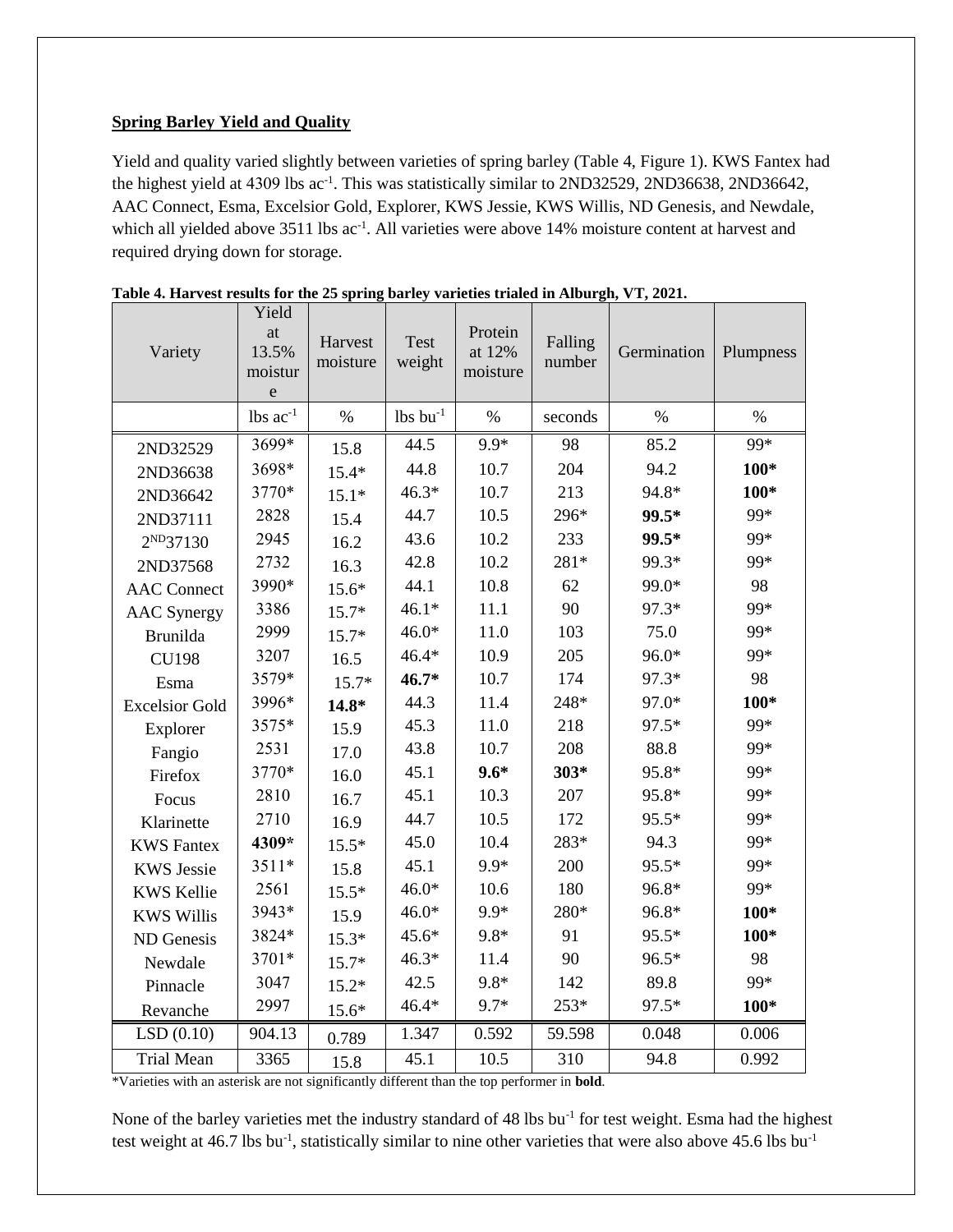for test weight. Three varieties (AAC Synergy, Excelsior Gold, Newdale) were above 11% crude protein and did not meet the industry standard for crude protein (between 9% and 11% for malting barley). All other varieties were within the industry standard for crude protein. All varieties except 2ND37111, 2ND37130, 2ND37568, Excelsior Gold, Firefox, KWS Fantex, KWS Fantex, KWS Willis, and Revanche had falling numbers below 220, indicating low enzymatic activity in these varieties. All varieties except 2ND32529, 2ND36638, Brunilda, Fangio, KWS Fantex, and Pinnacle were above the industry standard of 95% germination rate. All varieties were above industry standards for plumpness of >80% for a tworow barley.

One trial rep of the barley was tested for DON. However, all of the plots that were tested were below the FDA standard of 1 ppm, meaning they were all suitable for human consumption (data not shown).



**Figure 1. Yield and crude protein for the 25 spring barley varieties trialed in Alburgh, VT, 2021.**